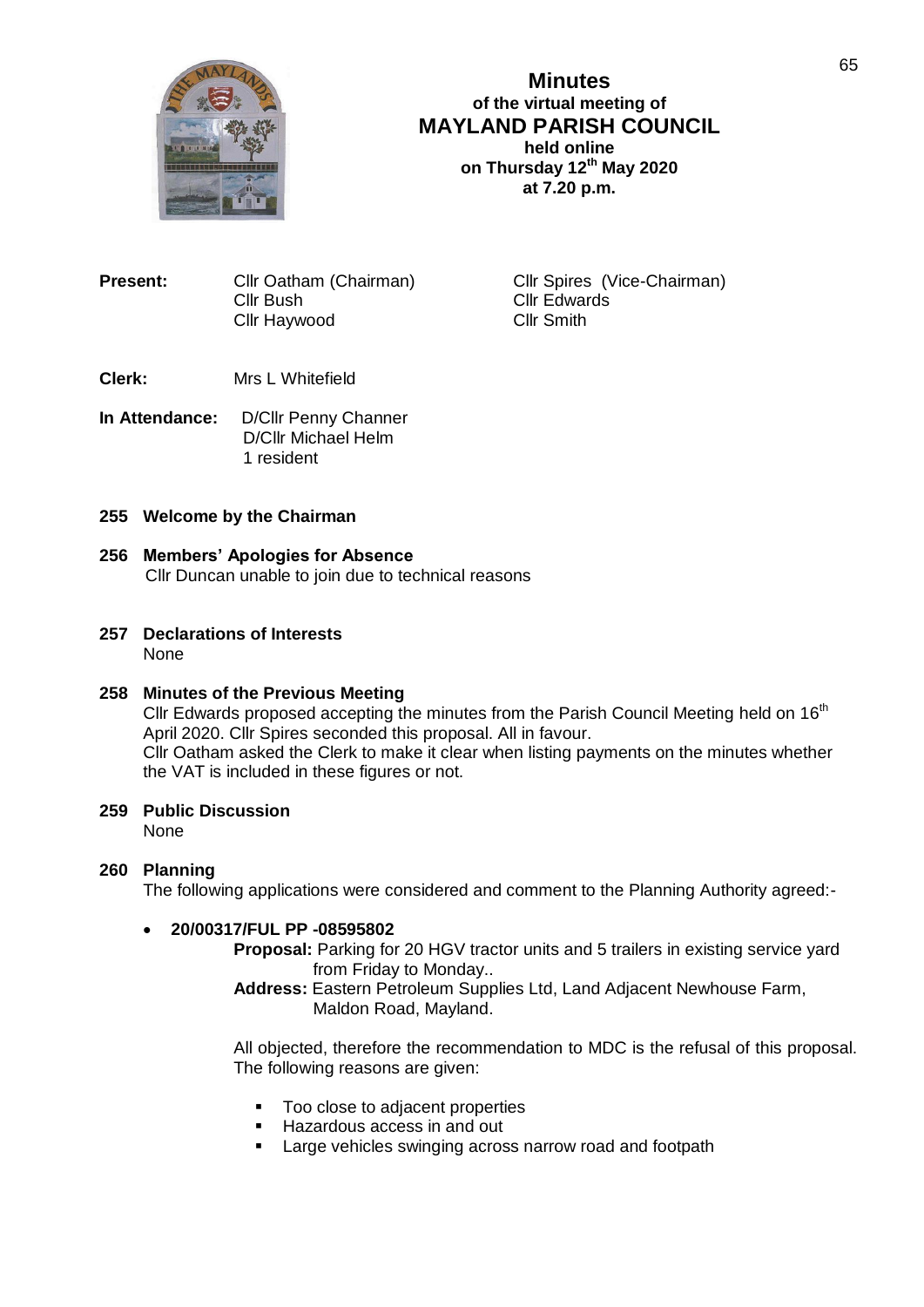### **20/00345/FUL PP -08612378**

- **Proposal:** Variation of condition 2 and 8 on approved planning permission 18/00839/FUL (Change of use of land to equestrian and erection of building to be used for storage of agricultural machinery and stabling of six horses)
- **Address:** Land Adjacent Orchard House, Nipsells Chase, Mayland

All objected, therefore the recommendation to MDC is the refusal of this proposal. The following reasons are given:

• The council agree that these conditions should remain in place as Maldon District Council put them on original planning permission for a reason.

#### **20/00100/HOUSE PP -08148791**

**Proposal:** Tarmac driveway and front garden and install dropped kerb. **Address:** 23 Drake Avenue, Mayland

No objections to this application.

**20/00407/HOUSE PP -08667724**

**Proposal:** Proposed garage extension to front **Address:** Sea Fever, 7 North Drive, Mayland

No objections to this application.

#### **20/00334/FUL PP -08607324**

**Proposal:** Change of use from Class B1 to Class B8 together with ancillary works to the existing buildings.

**Address:** Eastern Petroleum Supplies Ltd, Land Adjacent Newhouse Farm, Maldon Road, Mayland

All objected, therefore the recommendation to MDC is the refusal of this proposal. The following reasons are given:

- Too close to adjacent properties
- Hazardous access in and out
- Large vehicles swinging across narrow road and footpath

#### **DECISIONS**

- **FUL/MAL/19/00629** Repositioning of existing outbuilding Sunnyside, Grange Avenue, Mayland **APPEAL DISMISSED**
- **HOUSE/MAL/20/00070** Demolition of existing conservatory and erection of rear extension, front and rear dormer, roof alterations and front porch. Wicke Pin, 9 Katonia Avenue, Mayland **APPROVED**
- **FUL/MAL/20/00028** Removal of conditions 9 & 10 on approved planning permission FUL/MAL/16/00867 (construction of 2 bungalows with detached garages, Resubmission) Land Rear of 14 Mayland Green, Mayland **APPROVED**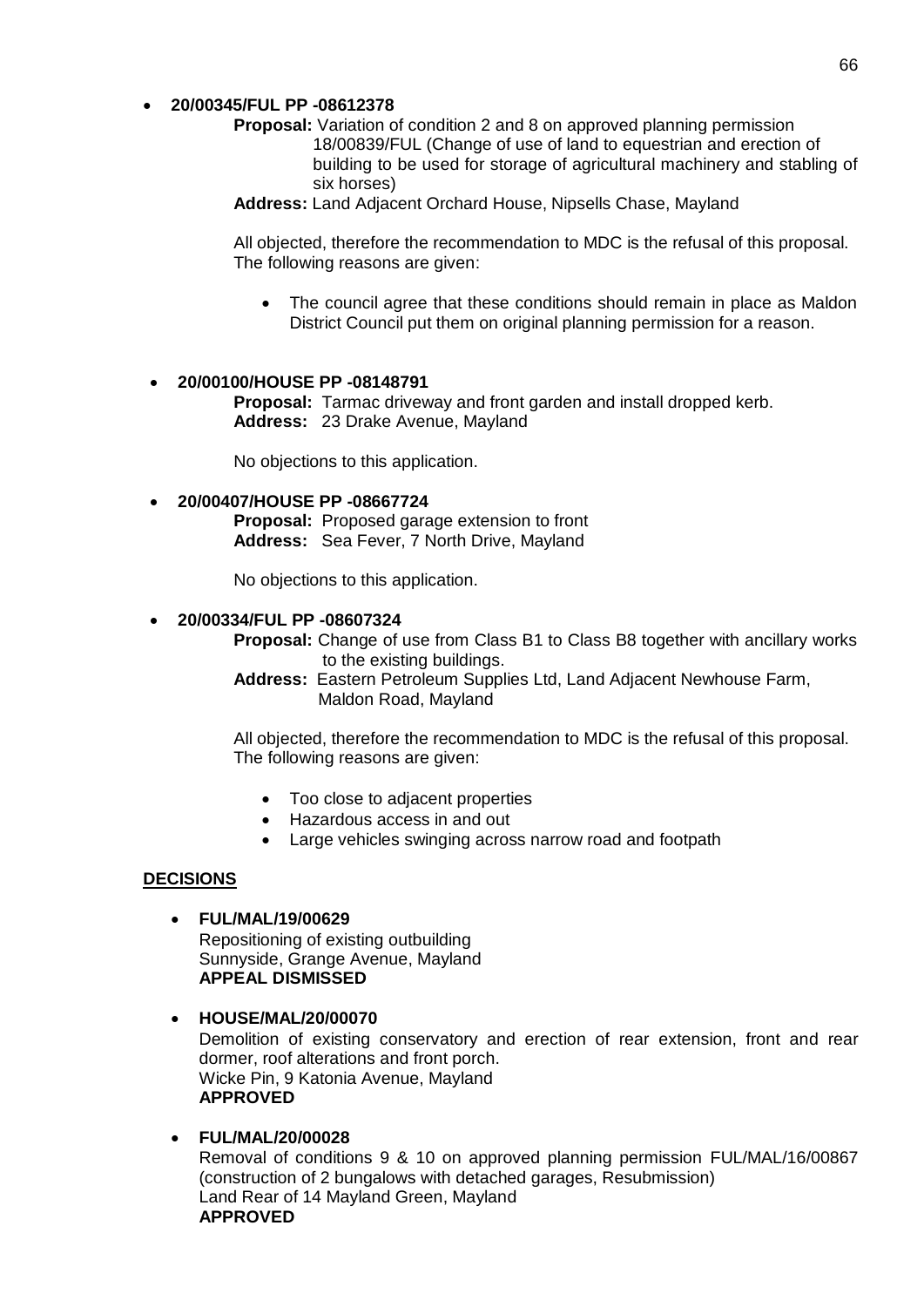#### **HOUSE/MAL/20/00084**

First floor extension to create a 2 storey dwelling, incorporate roof lights and recessed balconies, erection of single storey side extension and 2 no, two storey side extensions and a triple bay garage Northfleet, Grange Avenue, Mayland **APPROVED**

### **HOUSE/MAL/20/00273** Single Storey rear extension and re-modelling of the first floor, ridge height to match existing house and replacement of garage door with window. Inchmerle, Esplanade, Mayland **APPROVED**

## **261 Finance**

Councillors received a list of all payments and receipts. The approved payments and receipts are listed below: -

#### **PAYMENTS**

| <b>Date</b>     | Payee                          | Service/supply                                           | £ Net     |
|-----------------|--------------------------------|----------------------------------------------------------|-----------|
| 12-Apr-20       | Eon                            | <b>Street Lighting</b>                                   | 72.46     |
| 24-Apr-20       | Voipfone                       | <b>Renewal Fee</b>                                       | 2.00      |
| 30-Apr-20       | Amazon                         | 5 reams paper, Lined paper refill                        | 24.01     |
| 01-May-20       | Ahead4                         | Licence fee for Logmein                                  | 3.00      |
| 06-May-20       | J A Sadler                     | 3 bags of Compost for memorial garden                    | 16.50     |
| 06-May-20       | Zoom                           | Monthly subscription                                     | 11.99     |
| 09-Mar-20       | MSJ Garwood                    | Overmarking football pitches 07/02/20                    | 108.25    |
| 09-Mar-20       | <b>MSJ Garwood</b>             | Spray herbicide to fence line on Steeple road            | 62.00     |
| 21-Apr-20       | Maldon District council        | Community Protection Officers Jan, Feb, March            | 567.70    |
| 30-Apr-20       | <b>B F Ground Maintenance</b>  | To supply and install fencing for Orchard in North Drive | 9,288.00  |
| 30-Apr-20       | <b>RCCE</b>                    | Membership fee for village halls & com buildings         | 55.00     |
| 06-May-20       | <b>Tracy Brown</b>             | Hall hire fee & deposit refund 30/5                      | 147.00    |
| 11-May-20       | MSJ Garwood                    | <b>Grounds Maintenance</b>                               | 1,656.70  |
| 07-May-20       | <b>Maldon District Council</b> | <b>Community Protection Officers April</b>               | 136.80    |
| 11-May-20       | Wire Free Protection           | Fire Alarm Monitoring (Annual Fee)                       | 150.00    |
| 16-May-20       | <b>NEST</b>                    | <b>Staff Pension</b>                                     | 109.20    |
| 25-May-20       | MPC Staff                      | <b>Staff Wages</b>                                       | 1,815.60  |
|                 |                                |                                                          | 14,226.21 |
| <b>RECEIPTS</b> |                                |                                                          |           |
| 23-Apr-20       | <b>Maldon District Council</b> | Precept 20/21                                            | 49,628.00 |
|                 |                                |                                                          | 49,628.00 |

Cllr Bush proposed that these payments be accepted. Cllr Spires seconded this proposal.

The annual insurance renewal will be looked at further once the asset register has been updated.

### **262 Annual General Meeting**

Due to the current COVID 19 pandemic, the Annual Parish Meeting can be postponed until 2021. However, the Annual Governance and Accountability Return needs to be approved in order to send to the External Auditor. Therefore, the Parish Council have agreed to hold the Annual Parish Meeting in June providing all paperwork is returned from the Internal Auditor.